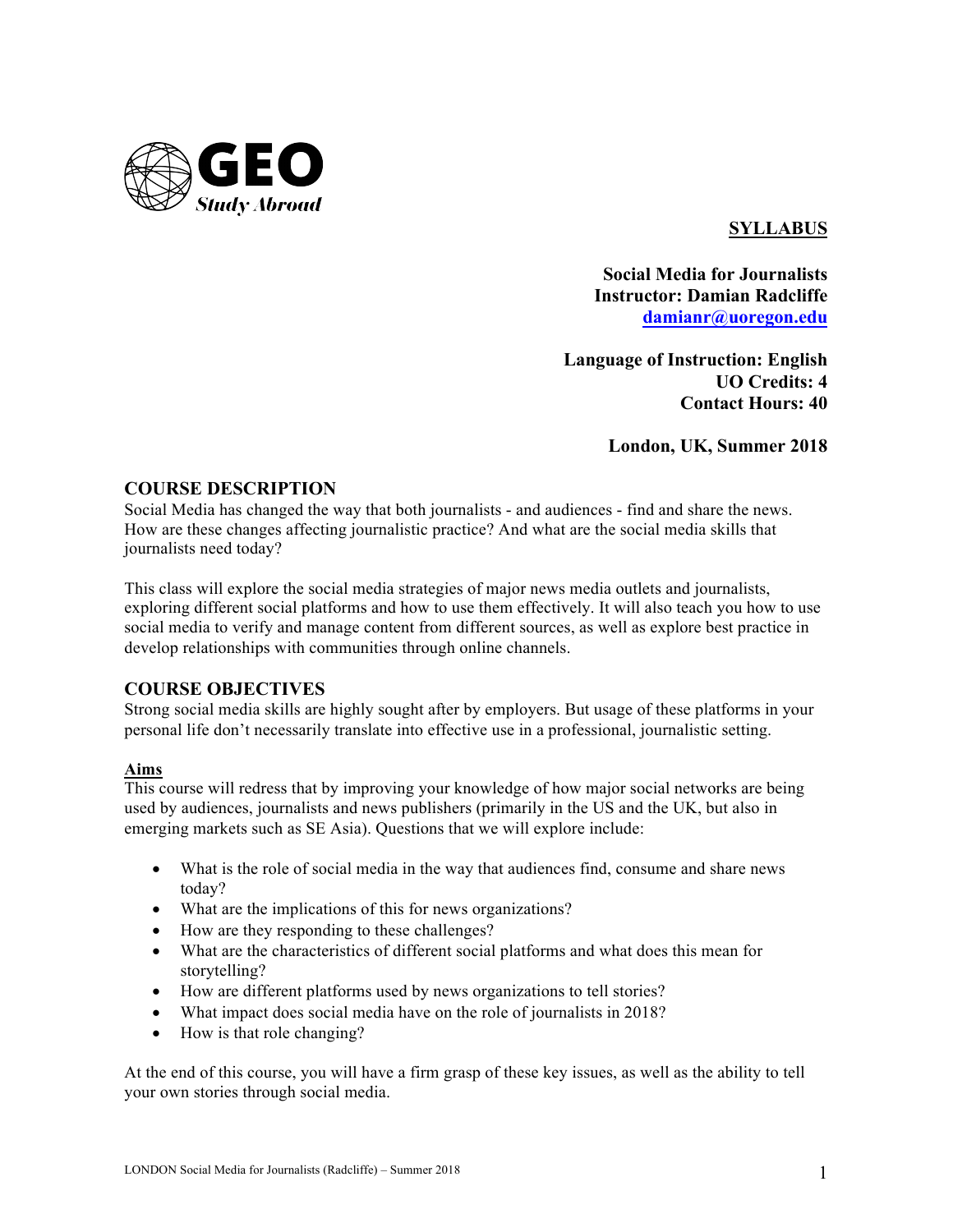### **Learning Outcomes**

By the end of this course you will be able to:

- 1. Understand and describe some of the major trends in social media usage.
- 2. Describe characteristics of major social platforms; including best practice for them.
- 3. Know where to look for relevant industry information/data/analysis about social media.
- 4. Use industry standard tools, such as Google Drive and Medium, for collaborative and individual work.
- 5. Have a working knowledge of the following 8 social networks / types of channels:
	- *Facebook*
	- *Twitter*
	- *Instagram*
	- *Snapchat*
	- *Tumblr*
	- *Pinterest*
	- *Live Video services such as YouTube Live, Periscope and Facebook Live*
	- *Messaging based apps like WeChat, WhatsApp and Line*
- 6. Be able to critique your own ideas/output and those of your peers on social media topics.
- 7. Understand the implications of your digital and social footprint.

# **INSTRUCTIONAL METHODOLOGY**

This course will blend classroom lectures and discussion, guest speakers, practical exercises and fieldwork with your own reading and research.

You will be expected to critically consume social news (news stories told on social media platforms) throughout the course and to consistently share the findings with the class. Given how fast the social media landscape changes - and the sheer breadth of this space – each student will play a key role in helping their peers to develop their own knowledge of this rapidly evolving environment.

Learning methods will include:

- **Discussing** key market data and trends, developing your understanding of their implications.
- **Researching and analysing** emerging issues and players.
- **Presenting** your own research and social media output to your class peers and instructor.
- **Writing high quality journalistic work**, both in-class and in your own time.
- **Publishing** your work on a public facing class website/blog.

Four pieces of output are required from students taking this course, alongside regular contributions to the class blog.

Those pieces are: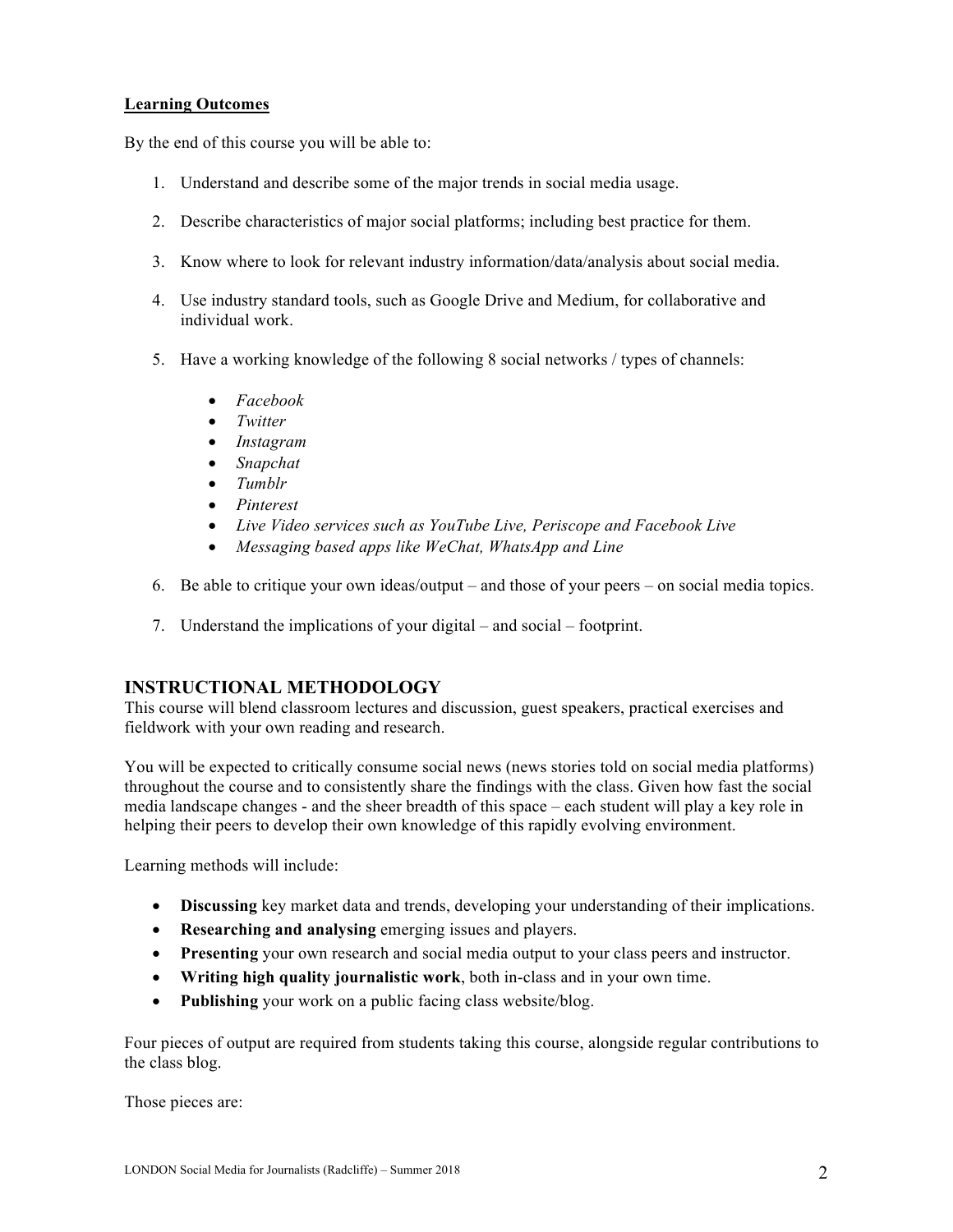1. **Written analysis of how a mainstream news media organization uses social media**. Over a one week period, you will live and breathe the social media output produced by a major player in the modern journalism field. You can either consume their content in a general sense, or focused on a specific story or vertical (e.g. sports, politics, health).

At the end of that week, you will write an 700-900 word article describing what they did, how they did it and how effective you thought this was. Write as if your analysis was going to be published on a professional website such as the BBC Academy, journalism.co.uk, MediaShift or another "How To" publications used by journalists on both sides of the pond.

Your analysis should include hyperlinks, screenshots, embedded tweets/images/videos etc. to help tell the story.

After grading, you will have the opportunity to make some revisions, before submitting this to the class blog for wider consumption.

#### 2. **Social Media User Guide**

Working in pairs, you will be allocated a social network that you will become the class experts in. Together you and your partner will produce a "User Guide" for this social channel.

To help develop your expertise in this space, you will use a mixture of desk analysis and field research to determine best practice for this platform. Field research will include reporting on a story using this platform, the outcome of which you will share with the class, as well as identifying how other major news organizations use this application.

Combining your own first-hand experience of using this platform, with the expertise of others, will enable you to produce a handy "how to" guide for use by the rest of the class and other journalists.

The guide should include hyperlinks, screenshots, embedded tweets/images/videos etc. to help others to understand the best way to use this platform. You will present both your fieldwork – and your draft guide - to the class. The group will be expected to provide feedback on the content you have produced, which you will then revise for submission based on any additional points from our class discussions that you wish to incorporate.

Again, after grading, you will have the opportunity to make some revisions, before submitting this to the class blog for wider consumption. *Aim for 800-1,200 words.*

### 3. **Social Media Storytelling**

Working on your own, you will produce a social media driven story, on the topic – and format - of your choice.

This could be: live blogging from an event, a human interest story, a breaking news feature or a myriad of other (hard and soft news) possibilities.

Your story is likely to include a combination of text, video, still photography, audio and curated links/material produced elsewhere.

You will be expected to pitch two ideas to the class – outlining your idea and the platform(s) you propose to use. The class will then commission you to produce this story. Once the assignment is completed, you will share with the class the lessons you learned from this task.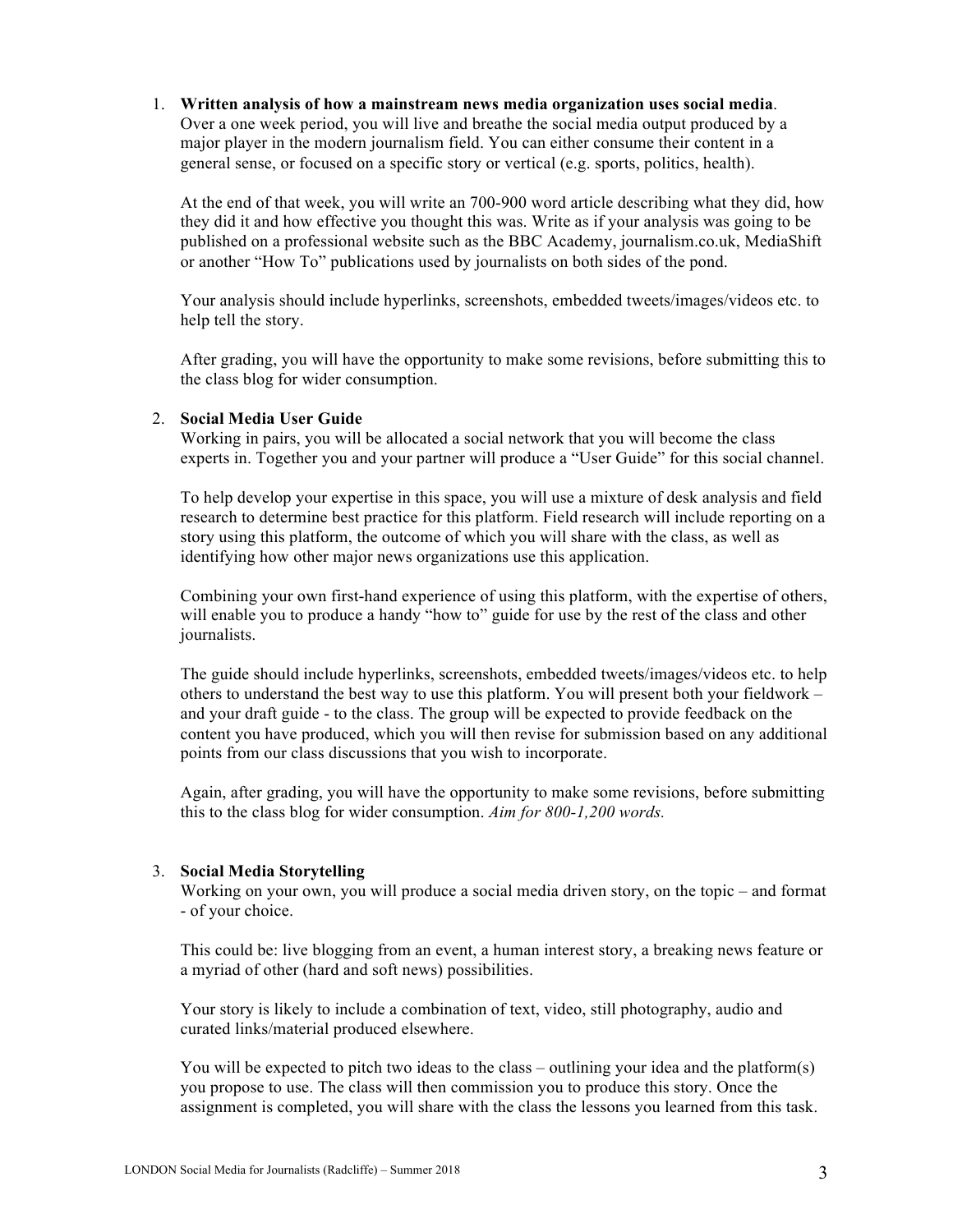The assignment will be submitted digitally, with the best pieces (and ideally all of them) shared on the class blog.

### 4. **Social Media audit**

What goes online, stays online. Google's Eric Schmidt has previously suggested that irresponsible online behaviors may mean that many future job seekers will need to change their name in order to avoid potentially career threatening digital embarrassments.

At the same time, too few job hunters are aware that many prospective employers will review your social footprint, alongside your job application. Just as a good online presence can help you to secure that interview or bag a precious internship, a bad social media presence can have the opposite effect.

In class, we will identify best practice for young job-seekers in five areas:

- LinkedIn
- Facebook
- Instagram
- Twitter
- Portfolio page

These principles – which shape "Brand You" - will be relevant to students, whatever their major, and whatever field you wish to go into. Given this, students will undertake the following tasks as part of this assignment:

- 1. **Creation of profiles/online presence** in these five areas. *(NB: Twitter is optional, if you do not have a Twitter account already. However, students wishing to go into the journalism and comms space should be active in this online arena.)*
- **2. Peer review of your social presence.** Students will work in pairs to review each other's digital/social footprint and make recommendations for improvement. Changes will be actioned before submission for grading.

### **3. Instructor assessment and recommendations.**

At the end of this assignment, you should have a strong, solid, online presence of which you can be proud, and one which avoids the risk of "digital embarrassment" as you move forward into the world of work.

# **METHOD OF EVALUATION (GRADING)**

Our classroom will be treated like a newsroom. As a result, you're expected to offer ideas, feedback and to actively support your peers to be the best journalists that they can be.

Therefore, in addition to the above pieces of written and creative work, you will also be expected to actively participate in class: sharing developments in the social media space that have caught your eye (through secondary reading/research), asking smart questions of our guest speakers and giving feedback to one another on different pieces of coursework.

 <sup>1</sup> http://www.telegraph.co.uk/technology/google/7951269/Young-will-have-to-change-names-toescape-cyber-past-warns-Googles-Eric-Schmidt.html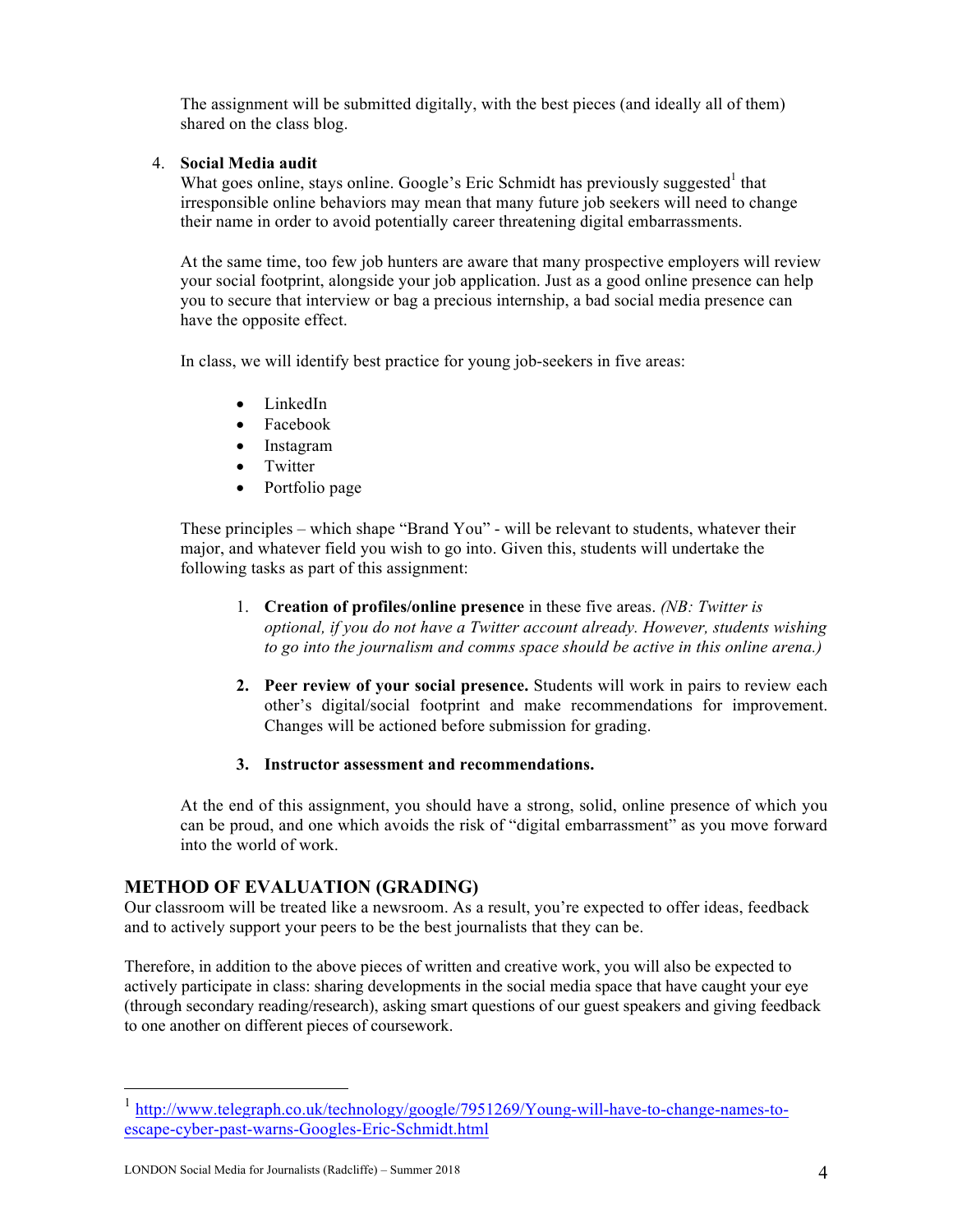The weightings for the five assessment areas are:

20% Organization Analysis 20% User Guide 20% Storytelling assignment 15% Social audit 25% Class participation (including attendance)

### *Attendance*

Attendance for all classes and field trips is mandatory.

You should treat the classroom as a place of work, therefore you are expected to notify me, Amanda or Mary, in advance of class if you will be absent. If you miss more than one consecutive class due to a health problem, a medical certificate may be required.

Non-attendance and/or failure to complete assignments on time will be graded with an F for that task.

#### *Late work*

If work will be delivered late, with good reason, or you're having problems with an assignment then let me know ASAP. I'm here to help and will always seek to be flexible where I can. However, if reasons are not provided, then you will be docked one grade for every day, after deadline, that any work is late.

#### *Academic integrity*

The U of O policy on academic dishonesty will be observed throughout this course. Plagiarizing and/or cheating will result in an automatic failure of the course. To avoid this, you should read: http://researchguides.uoregon.edu/citing-plagiarism

# **COURSE READING**

Because the social media landscape changes rapidly, there are currently no set readings for this class (although that may change). You are, however, expected to keep up to date with the latest developments in this space.

There are a number of websites, and newsletters, which students will find it helpful to subscribe to. These sources regularly feature "how to guides," discussions about new social storytelling techniques and data/analysis of new research related to social news.

Recommended resources include: *Nieman Lab, MediaShift, BBC Academy, CJR (Columbia Journalism Review), IJNET, Reliable Sources (CNN), recode, Pew Research Center (Journalism and Media project), Poynter, journalism.co.uk.*

You will be tested on your reading of these resources.

The first class of each week will kick off with an A1/Page One meeting. Newsrooms historically started each day with a discussion about the top stories that they would feature the following day. These stories would be identified through the wires, your contacts and other reading. Journalists would pitch ideas and discuss the merits of them.

We'll kick off each week with a similar process, with each student sharing two social media developments / discussions that they've noted in the past week, with the group, emphasizing – in a short, pithy 30 second manner (per idea) why this development matters and is worth noting.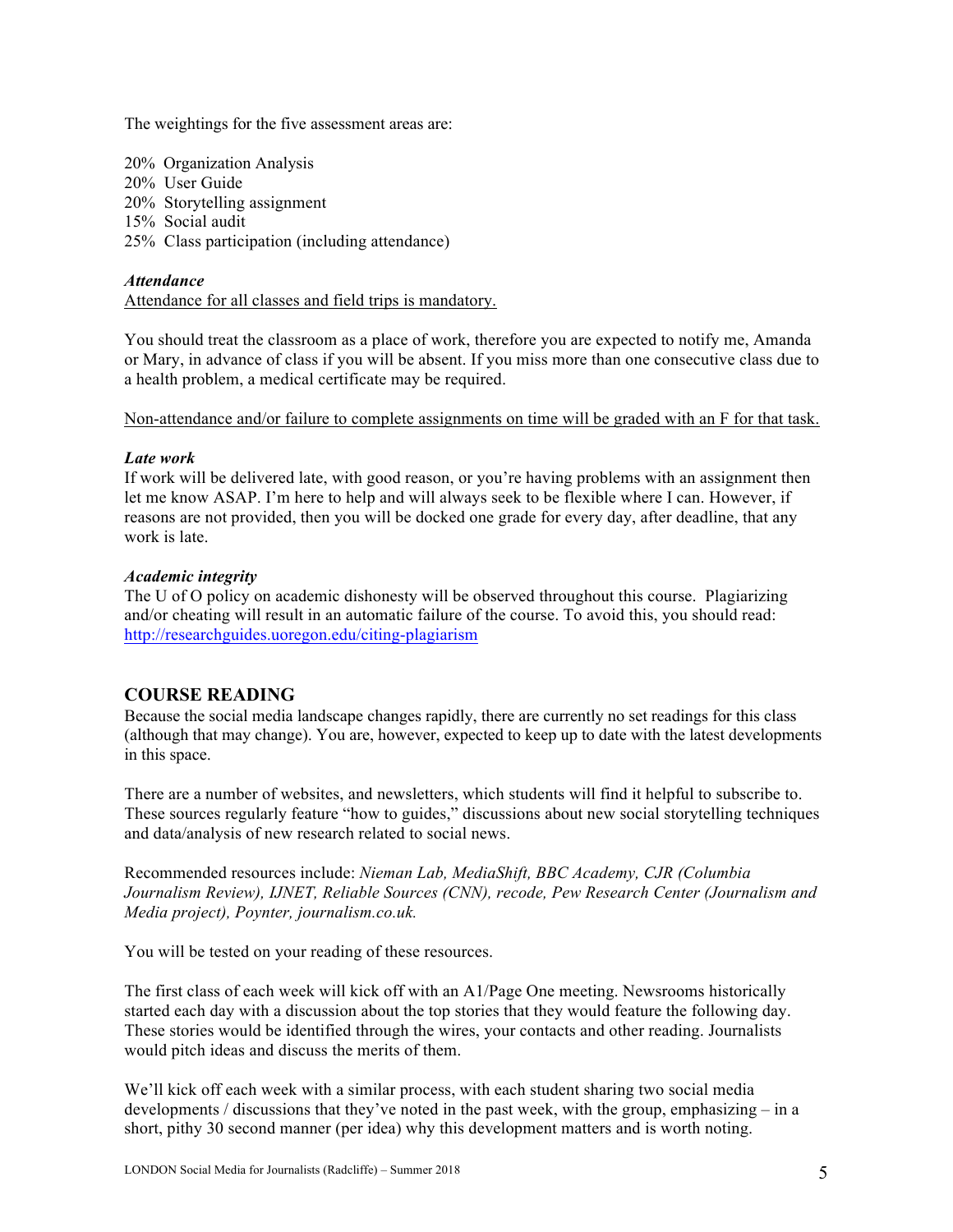These findings may influence the nature of assignments that we do during the rest of the week/term, so expect to learn how to pitch ideas – and to give feedback – in a succinct and concise manner.

You will also be set other tasks – to be completed in your own time or in class – related to guest speakers and news developments. At the end of each week, we will conclude our work by discussing how a major news story from that week has been covered on social media.

Half of the group will research how that topic has been covered across specific social networks. The other half will explore how major publishers, as diverse as *BuzzFeed* and the *New York Times,* have covered this topic across different social channels. From this, you'll deduce how social platforms are used for different types of storytelling and this will help to inform your other graded assignments.

### **COURSE OUTLINE**

Each week there will be a guiding theme which will shape our discussions and creative/research work. Where possible, fieldwork and guest speakers will be orientated around that theme. However, this is subject to their availability. The course schedule may also change depending on class needs and other developments.

### **WEEK ONE - INTRODUCTION**

- History of social media.
- Your own usage of social.
- Audience data and trends.
- *Guest Speaker: TBC.*

### **WEEK TWO – HOW NEWS OUTLETS USE SOCIAL MEDIA**

- Page  $1 / A1$  meeting.
- Analysis of output from specific news organizations.
- Analysis of output on specific platforms.
- News analysis (one story, many angles).
- *Guest Speaker: TBC.*

*Assignment 1: Written analysis of how a mainstream news media organization uses social media. Due: 11:59pm on Sunday.*

### **WEEK THREE- SOCIAL MEDIA STORYTELLING**

- Page  $1 / A1$  meeting.
- Assignment of platform/tool specializations.
- Live Blogging/Reporting exercise.
- Field Reporting (practice run).
- News analysis (one story, many angles).
- *Guest Speaker: TBC*

*Assignment 2: Social Media "User Guide" for Journalists (submitted and graded in pairs).* 

*Due: 11:59pm on Sunday.*

### **WEEK FOUR – ADVANCED SOCIAL MEDIA REPORTING SKILLS**

- Page  $1 / A1$  meeting.
- Social discovery and verification.
- Analysis and impact tools (Facebook Graph, Signal, CrowdTangle etc.)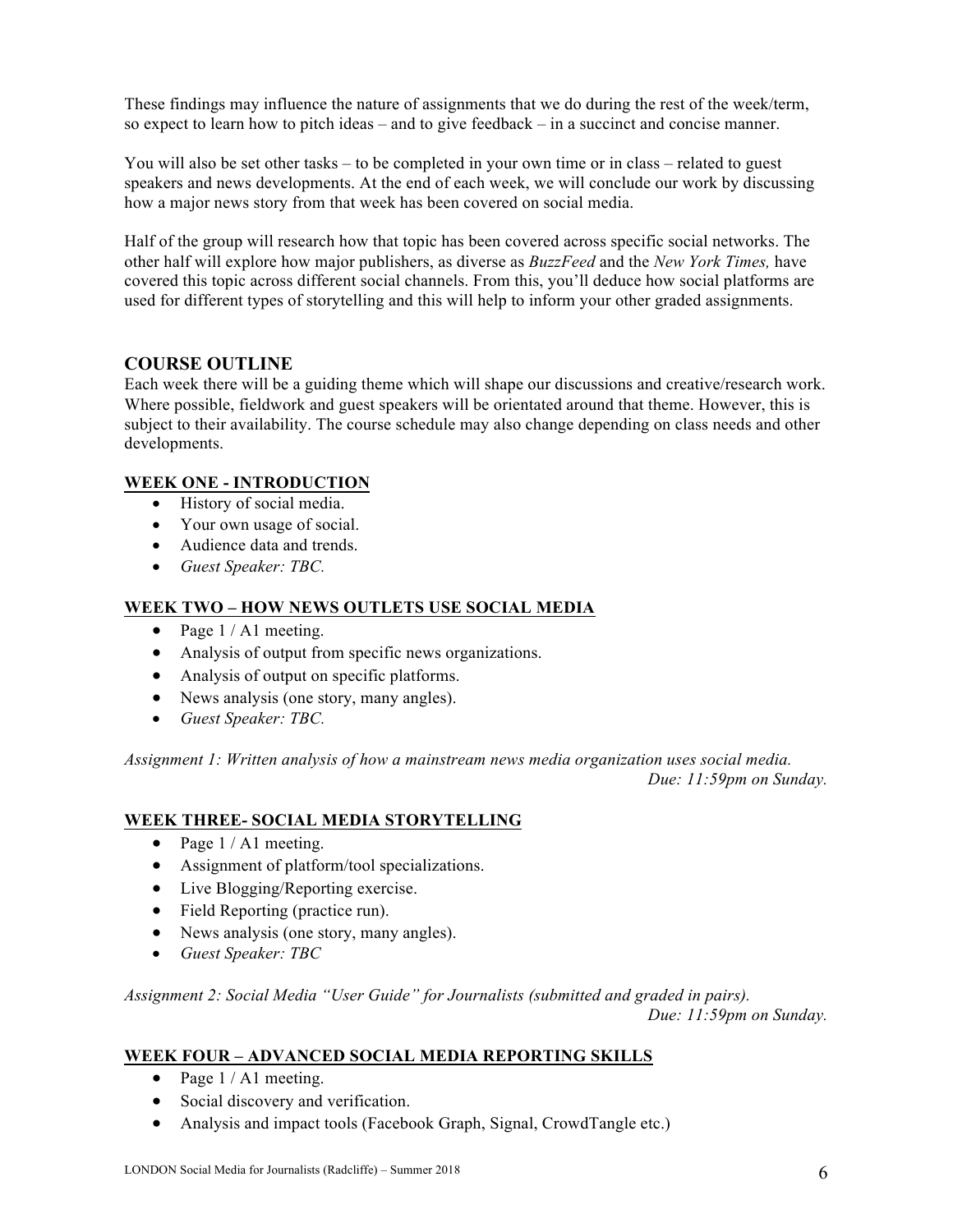- News analysis (one story, many angles).
- Field Reporting (for real)
- *Guest Speaker: TBC*

*Assignment 3: Social Media Storytelling feature.* 

*Due: 11:59pm on Sunday.*

# **WEEK FIVE – SOCIAL AUDIT / "BRAND YOU"**

- Page  $1 / A1$  meeting.
- Best practice for your presence on major social media platforms.
- Peer review of your social footprint.
- Course recap.
- Recommendations and Next Steps.

*Assignment 4: Social Media audit.* 

*Due: 11:59pm on Sunday.*

# **BIBLIOGRAPHY**

*Sample reading, the list will be updated nearer the time.*

### **General Reports**

- Ø **Pew Research Center:** *How Americans Encounter, Recall and Act Upon Digital News* http://www.journalism.org/2017/02/09/how-americans-encounter-recall-and-act-upon-digital-news/
- Ø **Reuters Institute for the Study of Journalism:** *Digital News Report (2017)* http://www.digitalnewsreport.org/

### **Impact of Social Media on Politics / Political Reporting**

- Ø *The Guardian:* https://www.theguardian.com/technology/2015/dec/23/donald-trump-social-mediastrategy-internet-republican-nomination-president
- Ø *The Washington Post:* https://www.washingtonpost.com/news/the-fix/wp/2015/12/10/reading-6000 of-his-tweets-has-convinced-us-donald-trump-is-a-social-media-master/

### **Social Media Platforms / How News Orgs Use Social**

*Two older case studies, written by your instructor (late 2015) which may give you an idea of the style and format I like – and might look for – for your first assignment.*

- Ø *TheMediaBriefing:* https://www.themediabriefing.com/article/seven-reasons-why-snapchat-is-so-hotright-now
- Ø *TheMediaBriefing:* https://www.themediabriefing.com/article/how-the-bbc-is-harnessing-mobileapps-to-engage-global-audiences